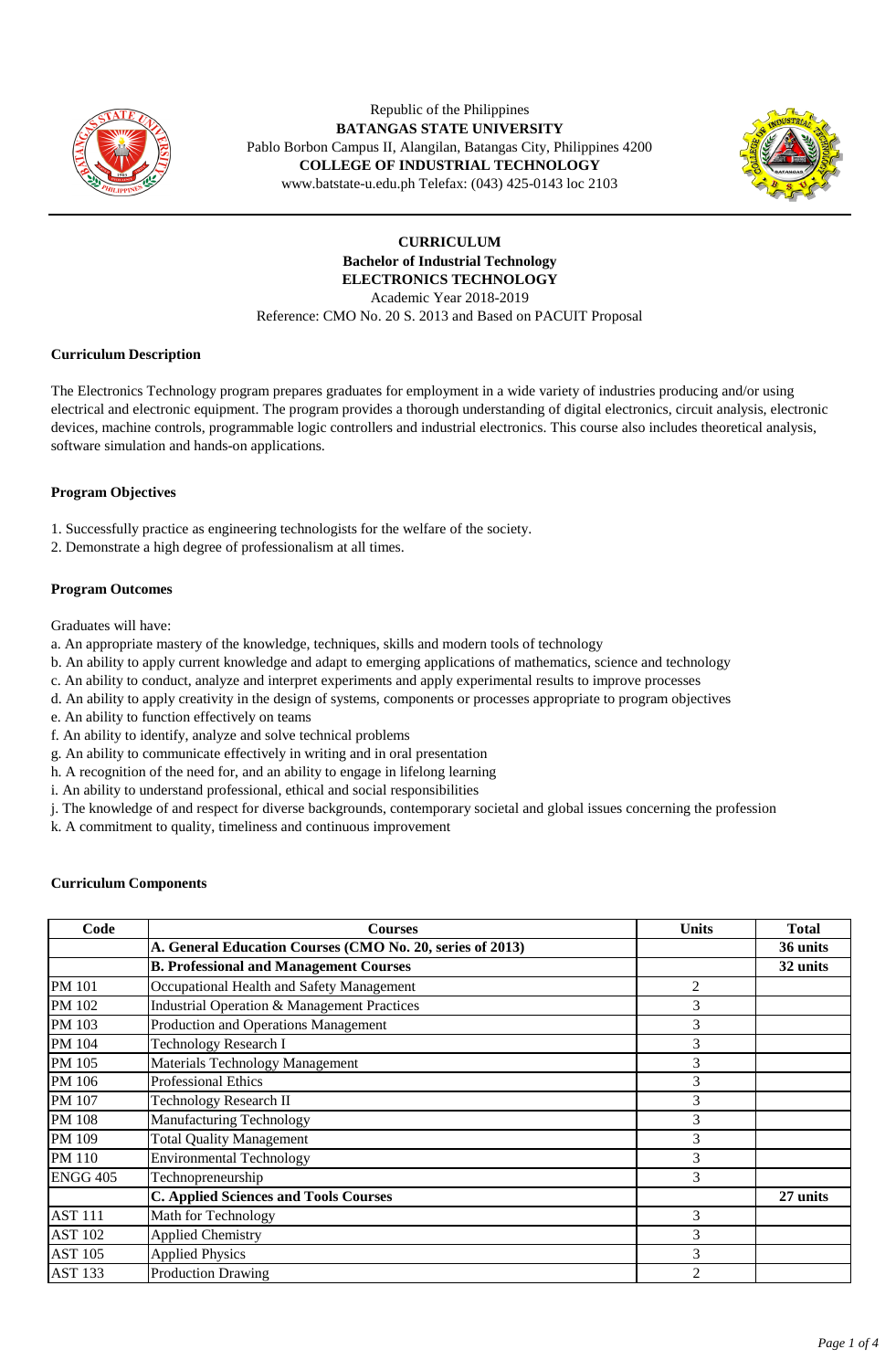| <b>AST 129</b>  | <b>Electronics Measurements</b>               | $\overline{2}$ |          |
|-----------------|-----------------------------------------------|----------------|----------|
| <b>AST 112</b>  | <b>Electrical Principles</b>                  | 3              |          |
| <b>AST 135</b>  | <b>Computer Aided Design</b>                  | $\overline{2}$ |          |
| <b>AST 134</b>  | <b>Computer Programming</b>                   | 3              |          |
| <b>AST 120</b>  | Programmable Logic Control                    | 3              |          |
| <b>AST 110</b>  | Data Analytics                                | 3              |          |
|                 | <b>D. Major Specialization Courses</b>        |                | 36 units |
| <b>ELX 111</b>  | <b>Introduction to Semiconductor Devices</b>  | 3              |          |
| <b>ELX 121</b>  | Electronic Amplifiers and Integrated Circuits | $\overline{3}$ |          |
| <b>ELX 122</b>  | Digital Logic Circuits and Switching          | 3              |          |
| <b>ELX 211</b>  | Electronics Workshop I                        | 3              |          |
| <b>ELX 212</b>  | <b>Industrial Electronics</b>                 | 3              |          |
| <b>ELX 221</b>  | <b>Analog Communication Systems</b>           | 3              |          |
| <b>ELX 222</b>  | Microcomputer Systems                         | 3              |          |
| <b>ELX 223</b>  | <b>Automatic Controls</b>                     | 3              |          |
| <b>ELX 224</b>  | Electronics Workshop II                       | 3              |          |
| <b>ELX 311</b>  | Wireless and Satellite Communication Systems  | $\overline{3}$ |          |
| <b>CPT 322</b>  | <b>Plant Safety Network</b>                   | 3              |          |
| <b>ELX 321</b>  | <b>Totally Integrated Automatic</b>           | 3              |          |
|                 | <b>E. Mandated Courses</b>                    |                | 14 units |
| <b>PE 101</b>   | Physical Fitness, Gymnastics and Aerobics     | $\overline{2}$ |          |
| <b>PE 102</b>   | <b>Rhythmic Activities</b>                    | $\overline{2}$ |          |
| PE 103          | <b>Individual and Dual Sports</b>             | $\overline{c}$ |          |
| <b>PE 104</b>   | <b>Team Sports</b>                            | $\overline{2}$ |          |
| <b>NSTP 111</b> | National Service Training Program 1           | 3              |          |
| <b>NSTP 121</b> | National Service Training Program 2           | 3              |          |
|                 | F. Supervised Industrial Training/OJT         |                | 20 units |

| <b>SUMMARY</b>                      |                        |  |  |  |  |
|-------------------------------------|------------------------|--|--|--|--|
| <b>Courses</b>                      | <b>Number of Units</b> |  |  |  |  |
| General Education                   | 36                     |  |  |  |  |
| Applied Sciences and Tool Courses   | 27                     |  |  |  |  |
| Professional and Management Courses | 32                     |  |  |  |  |
| Specialization/Major Courses        | 36                     |  |  |  |  |
| Supervised Industrial Training/OJT  | 20                     |  |  |  |  |
| Mandated Courses (PE & NSTP)        |                        |  |  |  |  |
| <b>TOTAL</b>                        | 165                    |  |  |  |  |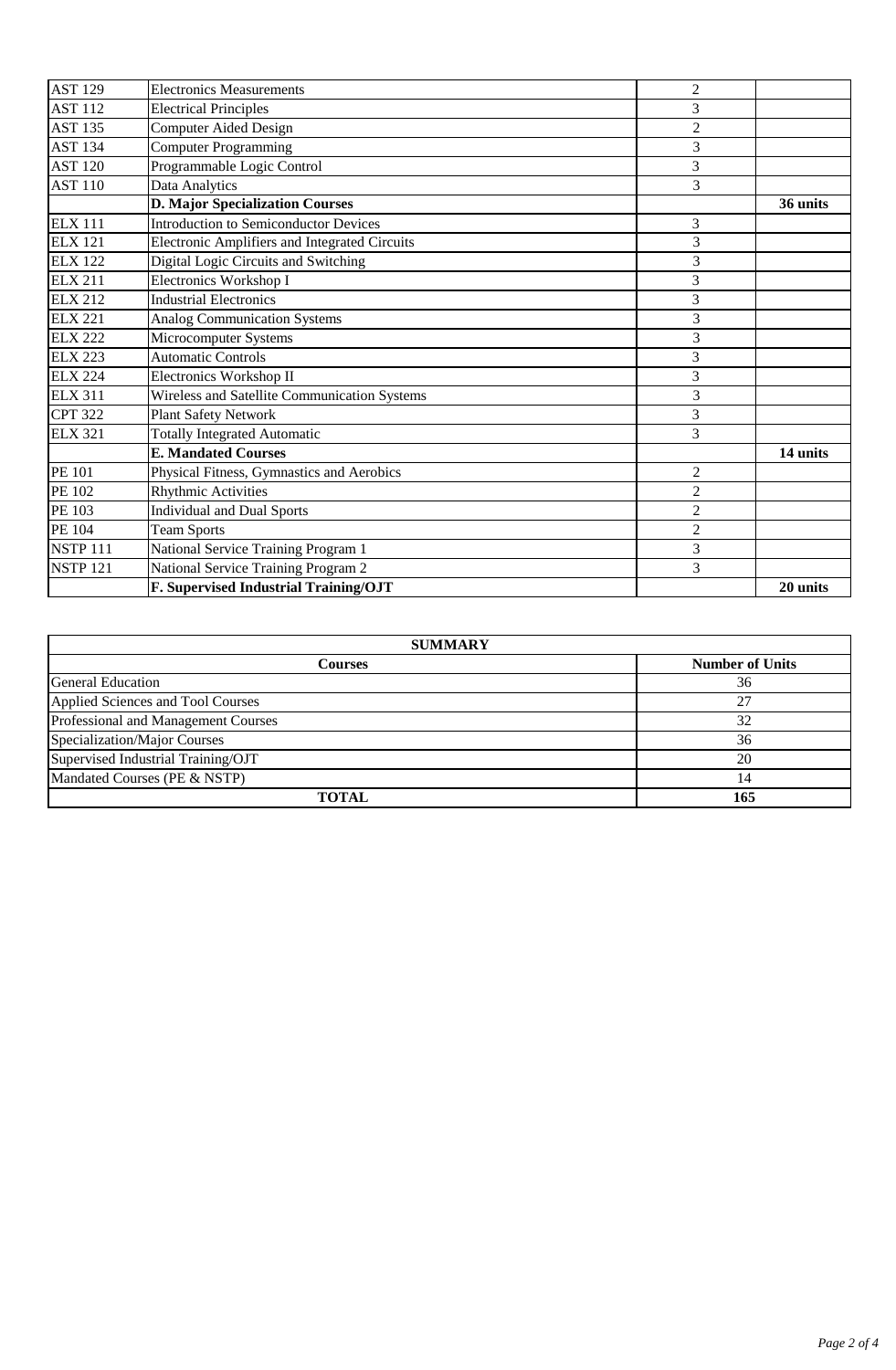# **PROGRAM OF STUDY**

|                 | <b>FIRST YEAR</b>                         |                |               |                |        |                      |  |  |
|-----------------|-------------------------------------------|----------------|---------------|----------------|--------|----------------------|--|--|
|                 | <b>First Semester</b>                     |                |               |                |        |                      |  |  |
| <b>COURSE</b>   | <b>COURSE TITLE</b>                       |                | <b>CREDIT</b> | <b>UNITS</b>   | NO. OF | <b>PRE-REQUISITE</b> |  |  |
| <b>CODE</b>     |                                           | <b>LEC</b>     | LB/SW         |                | HRS.   |                      |  |  |
| <b>AST 111</b>  | Math for Technology                       | 3              | $\theta$      | 3              | 3      |                      |  |  |
| <b>AST 102</b>  | <b>Applied Chemistry</b>                  | 2              | 3             | 3              | 5      |                      |  |  |
| <b>AST 105</b>  | <b>Applied Physics</b>                    | 2              | $\mathcal{R}$ | 3              | 5      |                      |  |  |
| <b>AST 133</b>  | <b>Production Drawing</b>                 |                | 3             | $\overline{c}$ | 4      |                      |  |  |
| <b>AST 129</b>  | <b>Electronics Measurements</b>           |                | 3             | 2              | 4      |                      |  |  |
| <b>AST 112</b>  | <b>Electrical Principles</b>              | 2              | 3             | 3              | 5      |                      |  |  |
| <b>PM 101</b>   | Occupational Health and Safety Management | 2              | $\Omega$      | $\overline{c}$ | 2      |                      |  |  |
| <b>ELX 111</b>  | Introduction to Semiconductor Devices     | 2              | 3             | 3              | 5      |                      |  |  |
| <b>NSTP 111</b> | National Service Training Program 1       | 3              | $\Omega$      | 3              | 3      |                      |  |  |
| PE 101          | Physical Fitness, Gymnastics and Aerobics | $\overline{c}$ | $\Omega$      | 2              | 2      |                      |  |  |
|                 | <b>TOTAL</b>                              | 18             | 18            | 26             | 33     |                      |  |  |

|                 | <b>FIRST YEAR</b>                             |                |               |                |                |                      |  |  |  |
|-----------------|-----------------------------------------------|----------------|---------------|----------------|----------------|----------------------|--|--|--|
|                 | <b>Second Semester</b>                        |                |               |                |                |                      |  |  |  |
| <b>COURSE</b>   | <b>COURSE TITLE</b>                           |                | <b>CREDIT</b> |                | NO. OF         | <b>PRE-REQUISITE</b> |  |  |  |
| <b>CODE</b>     |                                               | <b>LEC</b>     | LB/SW         | <b>UNITS</b>   | HRS.           |                      |  |  |  |
| <b>GEd 101</b>  | Understanding the Self                        | 3              | $\Omega$      | 3              | 3              |                      |  |  |  |
| <b>GEd 102</b>  | Mathematics in the Modern World               | 3              | $\Omega$      | 3              | 3              |                      |  |  |  |
| <b>GEd 106</b>  | Purposive Communication                       | 3              | $\Omega$      | 3              | 3              |                      |  |  |  |
| <b>GEd 109</b>  | Science, Technology and Society               | 3              | $\Omega$      | 3              | 3              |                      |  |  |  |
| <b>AST 135</b>  | Computer Aided Design                         |                | 3             | $\overline{c}$ | 4              | <b>AST 133</b>       |  |  |  |
| <b>ELX 121</b>  | Electronic Amplifiers and Integrated Circuits | $\mathfrak{D}$ | 3             | 3              | 5              | <b>ELX 111</b>       |  |  |  |
| <b>ELX 122</b>  | Digital Logic Circuits and Switching          | 2              | 3             | 3              | 5              | $EIX$ 111            |  |  |  |
| <b>NSTP 121</b> | National Service Training Program 2           | 3              | $\Omega$      | 3              | 3              | <b>NSTP 111</b>      |  |  |  |
| PE 102          | <b>Rhythmic Activities</b>                    | 2              | $\Omega$      | $\overline{c}$ | $\mathfrak{D}$ | PE 101               |  |  |  |
|                 | <b>TOTAL</b>                                  | 20             | q             | 25             | 26             |                      |  |  |  |

| <b>SECOND YEAR</b> |                                             |                |               |                |                |                      |  |  |
|--------------------|---------------------------------------------|----------------|---------------|----------------|----------------|----------------------|--|--|
|                    | <b>First Semester</b>                       |                |               |                |                |                      |  |  |
| <b>COURSE</b>      | <b>COURSE TITLE</b>                         | <b>CREDIT</b>  |               | <b>UNITS</b>   | NO. OF         | <b>PRE-REQUISITE</b> |  |  |
| <b>CODE</b>        |                                             | <b>LEC</b>     | <b>LB/SW</b>  |                | HRS.           |                      |  |  |
| <b>GEd 103</b>     | Life and Works of Rizal                     | 3              | $\Omega$      | 3              | 3              |                      |  |  |
| <b>GEd 104</b>     | The Contemporary World                      | 3              | $\Omega$      | 3              | 3              |                      |  |  |
| <b>Fili 101</b>    | Kontekstwalisadong Komunikasyon sa Filipino | 3              | $\Omega$      | 3              | 3              |                      |  |  |
| PM 102             | Industrial Operation & Management Practices | 3              | $\Omega$      | 3              | 3              |                      |  |  |
| <b>AST 134</b>     | <b>Computer Programming</b>                 | $\overline{c}$ | 3             | 3              | 5              |                      |  |  |
| <b>AST 120</b>     | Programmable Logic Control                  | 2              | $\mathcal{F}$ | 3              | 5              | <b>ELX</b> 122       |  |  |
| <b>ELX 211</b>     | Electronics Workshop I                      | 2              | 3             | 3              | 5              | ELX 121, ELX 122     |  |  |
| ELX 212            | Industrial Electronics                      | 2              | 3             | 3              | 5              | <b>ELX 121</b>       |  |  |
| PE 103             | <b>Individual and Dual Sports</b>           | $\overline{c}$ | $\Omega$      | $\mathfrak{D}$ | $\mathfrak{D}$ | <b>PE 101</b>        |  |  |
|                    | <b>TOTAL</b>                                | 22             | 12            | 26             | 34             |                      |  |  |

|                | <b>SECOND YEAR</b>                   |                |               |                |                |                      |  |  |  |
|----------------|--------------------------------------|----------------|---------------|----------------|----------------|----------------------|--|--|--|
|                | <b>Second Semester</b>               |                |               |                |                |                      |  |  |  |
| <b>COURSE</b>  | <b>COURSE TITLE</b>                  |                | <b>CREDIT</b> |                | NO. OF         | <b>PRE-REQUISITE</b> |  |  |  |
| <b>CODE</b>    |                                      | <b>LEC</b>     | LB/SW         | <b>UNITS</b>   | HRS.           |                      |  |  |  |
| Fili 102       | Filipino sa iba't ibang Disiplina    | 3              | $\Omega$      | 3              | 3              |                      |  |  |  |
| <b>GEd 107</b> | Ethics                               | 3              | $\Omega$      | 3              | 3              |                      |  |  |  |
| PM 103         | Production and Operations Management | 3              | $\Omega$      | 3              | 3              |                      |  |  |  |
| <b>AST 110</b> | Data Analytics                       | 3              | $\Omega$      | 3              | 3              | GEd 102, AST 111     |  |  |  |
| <b>ELX 221</b> | <b>Analog Communication Systems</b>  | 2              | 3             | 3              | 5              | ELX 212              |  |  |  |
| <b>ELX 222</b> | Microcomputer Systems                | $\overline{c}$ | 3             | 3              | 5              | <b>ELX 212</b>       |  |  |  |
| <b>ELX 223</b> | <b>Automatic Controls</b>            | 2              | 3             | 3              | 5              | <b>ELX 212</b>       |  |  |  |
| <b>ELX 224</b> | Electronics Workshop II              | 2              | $\mathcal{R}$ | 3              | 5              | <b>ELX 211</b>       |  |  |  |
| PE 104         | <b>Team Sports</b>                   | $\overline{c}$ | $\Omega$      | $\overline{c}$ | $\mathfrak{D}$ | <b>PE 101</b>        |  |  |  |
|                | <b>TOTAL</b>                         | 22             | 12            | 26             | 34             |                      |  |  |  |